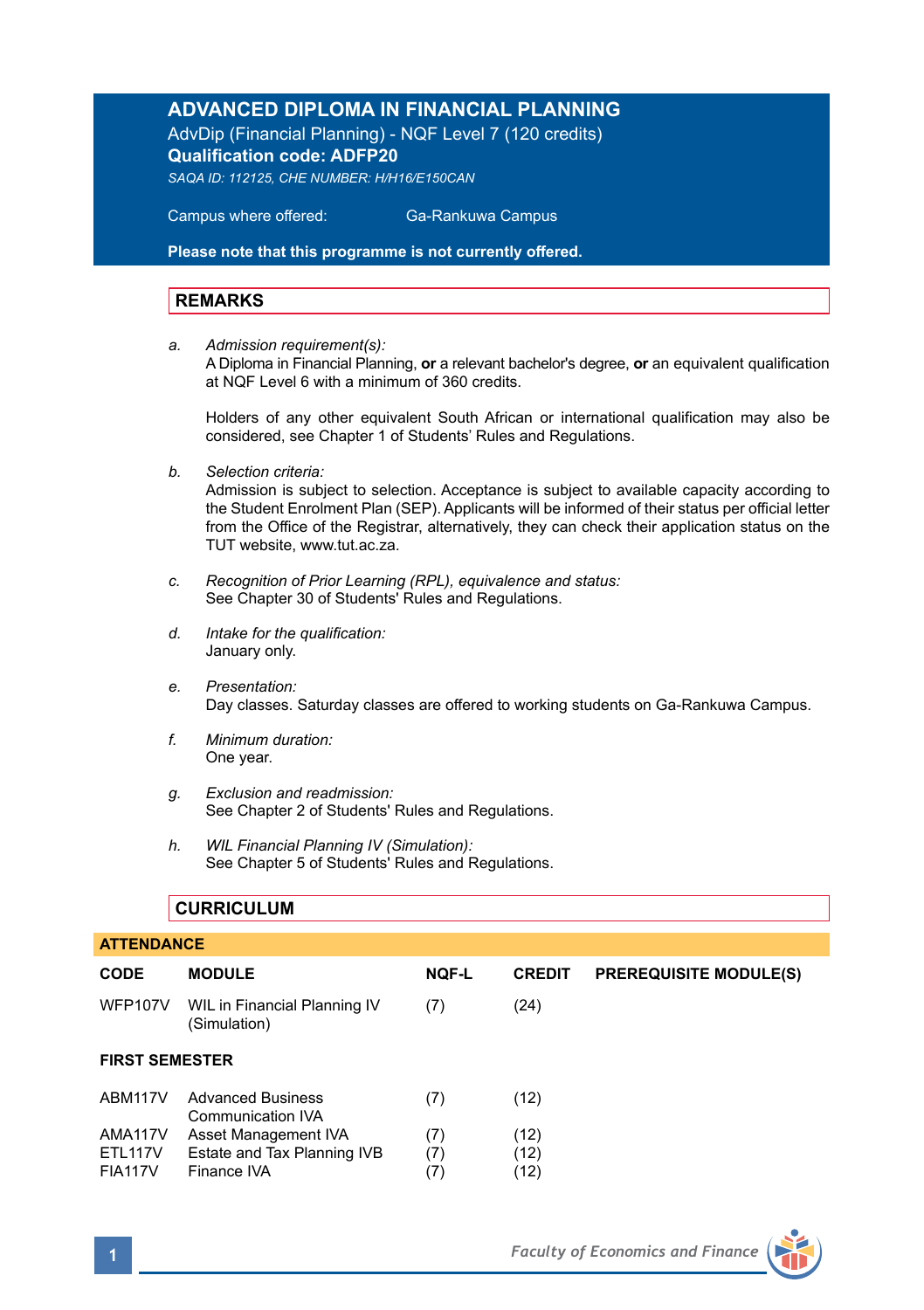| AMB <sub>117V</sub><br><b>FIB117V</b><br>RMG117V<br>RTP117V | Asset Management IVB<br>Finance IVB<br><b>Risk Management IVB</b><br>Retirement Planning IVB | (7)<br>(7)<br>(7) | (12)<br>(12)<br>(12)<br>(12) | Asset Management IVA |
|-------------------------------------------------------------|----------------------------------------------------------------------------------------------|-------------------|------------------------------|----------------------|
|                                                             | TOTAL CREDITS FOR THE QUALIFICATION:                                                         |                   | 120                          |                      |

# **MODULE INFORMATION (OVERVIEW OF SYLLABUS)**

The syllabus content is subject to change to accommodate industry changes. Please note that a more detailed syllabus is available at the Department or in the study guide that is applicable to a particular module. At time of publication, the syllabus content was defined as follows:

#### **A**

#### **ADVANCED BUSINESS COMMUNICATION IVA (ABM117V) 1 X 3-HOUR PAPER** *(Module custodian: Department of Finance and Investment)*

Building blocks of effective messages; the communication process; communicating across cultures; employment seeking skills; proposals and reports; and communicating across cultures. (Total notional time: 120 hours)

# **ASSET MANAGEMENT IVA (AMA117V) 1 ASSET MANAGEMENT IVA (AMA117V)** 1 X 3-HOUR PAPER

### *(Module custodian: Department of Finance and Investment)*

Securities (shares, bonds and other securities) and other assets (e.g. real estate) in order to meet specified investment goals for the benefit of the investors. Core content includes Investment principles; Investment objectives, constraints and suitability; Behavioural finance, and Asset classes and securities. (Total notional time: 120 hours)

### **ASSET MANAGEMENT IVB (AMB117V) 1 X 3-HOUR PAPER**

### *(Module custodian: Department of Finance and Investment)*

Returns on assets considering the client's requirements and restrictions and life objectives as well as to understand: various types of securities traded in financial markets, investment theory and practice, portfolio construction and management, and investment strategies and tactics. (Total notional time: 120 hours)

## **E**

# **ESTATE AND TAX PLANNING IVB (ETL117V) 1 X 3-HOUR PAPER**

# *(Module custodian: Department of Finance and Investment)*

Basic estate and tax planning principles within the context of South African legislation. Core content includes Interpretation of a will; Calculation of capital gains tax and estate duty; Analysing the liquidity of an estate; After analysing of estate, and implement proper estate planning. (Total notional time: 120 hours)

## **F**

## **FINANCE IVA (FIA117V) 1 X 3-HOUR PAPER**

### *(Module custodian: Department of Finance and Investment)*

The student to develop strategies and use techniques to optimise short- and mid-term cash flow, assets and liabilities, as well as to collect and synthesise information relating to personal financial statements, cash flow and debt, asset acquisition, liabilities, education planning and emergency fund provision. (Total notional time: 120 hours)

## **FINANCE IVB (FIB117V) 1 X 3-HOUR PAPER**

## *(Module custodian: Department of Finance and Investment)*

The student to develop strategies and use techniques in sources funding and the capital structure of corporations, the actions that managers take to increase the value of the firm to the shareholders, and the tools and analysis used to allocate financial resources. Core content include budget planning; Savings analysis and strategy; Emergency fund; and Credit and debt management. (Total notional time: 120 hours)



# **2** *Faculty of Economics and Finance*